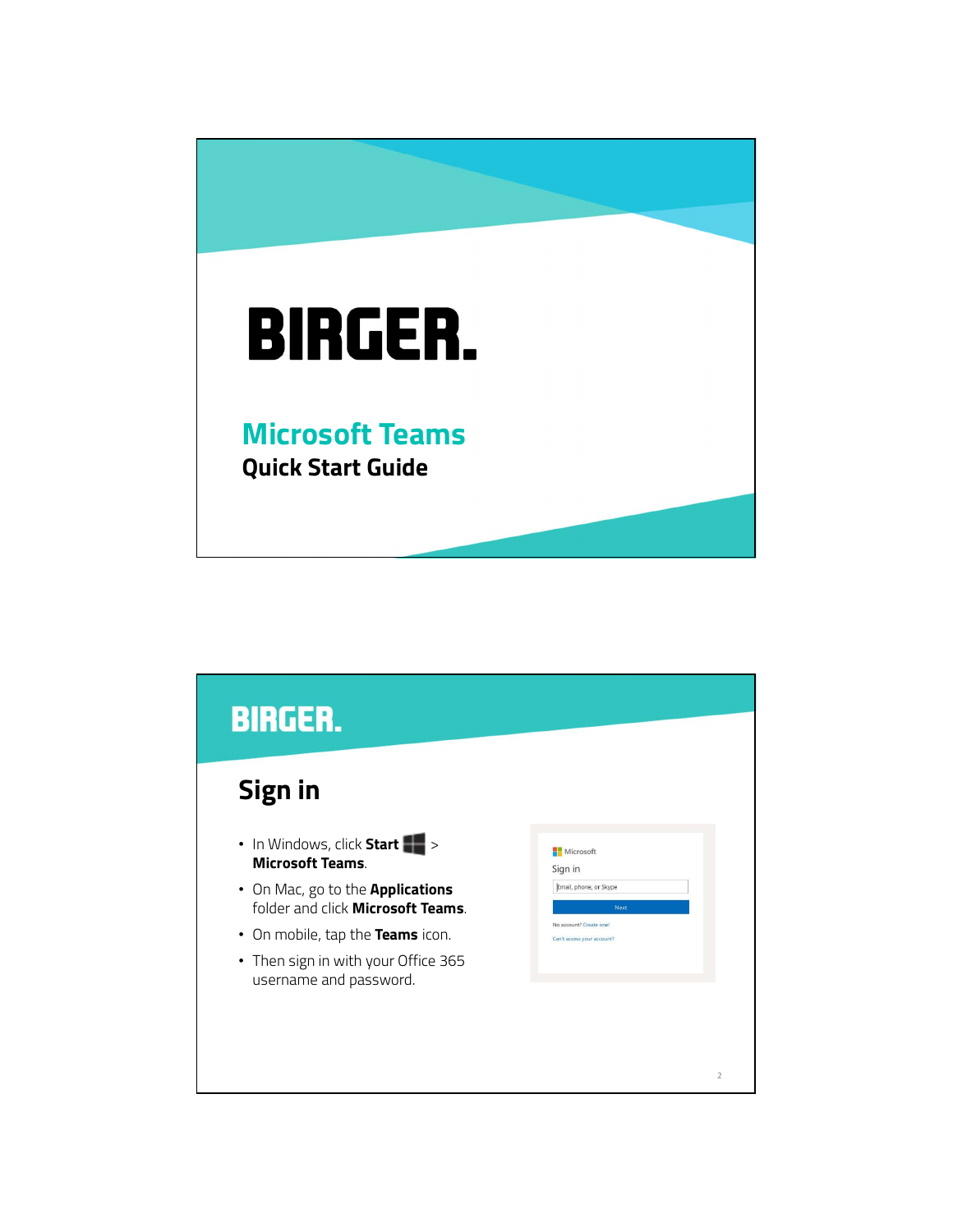#### Start a conversation

- With the whole team... Click Teams & , pick a team and channel, write your message, and click Send  $\triangleright$
- With a person or group... Click **New chat**  $\mathcal{C}$ , type the name of the person or group in the To field, write your message, and click Send  $\triangleright$ . .



 $3 \qquad \qquad$ 

#### **BIRGER.** Pick a team and channel Mark 8 Project Team > Research and D. Teams • A team is a collection of tions Files Wiki Power Bl Mark 8 Project Plan Meet A *team* is a collection of<br>people, conversations, files,<br>and tools—all in one place.  $\bullet$ Adele Vance 1/8 1:05 A and tools—all in one place. Mark 8 Perform • A *channel* is a discussion in a team, dedicated to a department, project, or topic.  $\Phi$ • Click Teams and select a team. • Pick a channel to explore the Conversations, Files, and other tabs. 4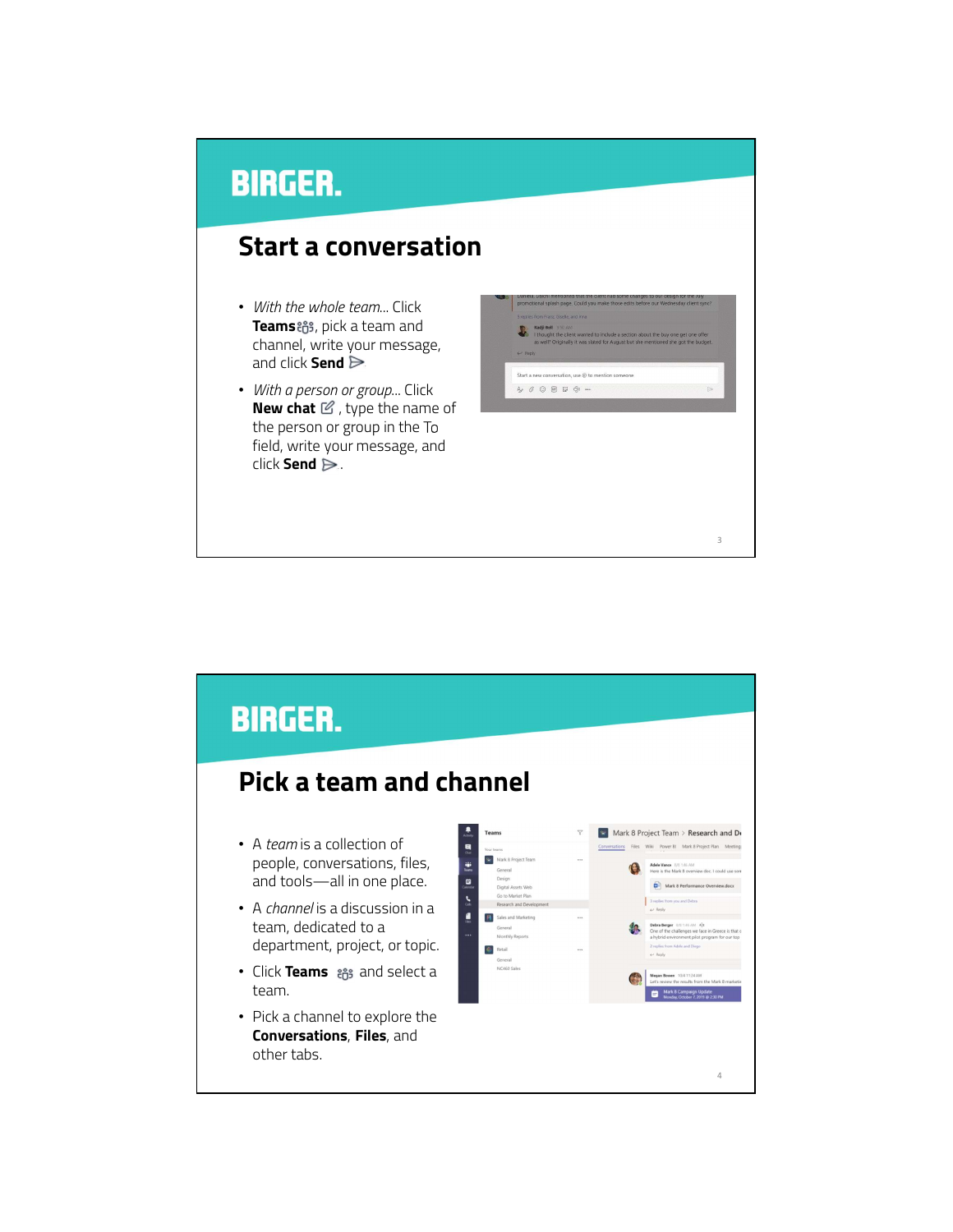#### Start a meeting

- Click Meet now **Quartion** the area where you type a message to start a meeting in a channel. (If you click Reply, then **Meet now**  $\bar{\mathbb{C}}$ <sup>4</sup>, the meeting is based on that conversation.)
- Enter a name for the meeting, then start inviting people.

| $\Box$             |  |  |                        | 5 replies from Enrico, Pradeep, Megan, and Adele  |  |
|--------------------|--|--|------------------------|---------------------------------------------------|--|
| $\leftarrow$ Reply |  |  | Meeting ended: 19m 29s |                                                   |  |
|                    |  |  |                        | Start a new conversation. Type @ to mention somed |  |
|                    |  |  | A & © @ D Q            |                                                   |  |



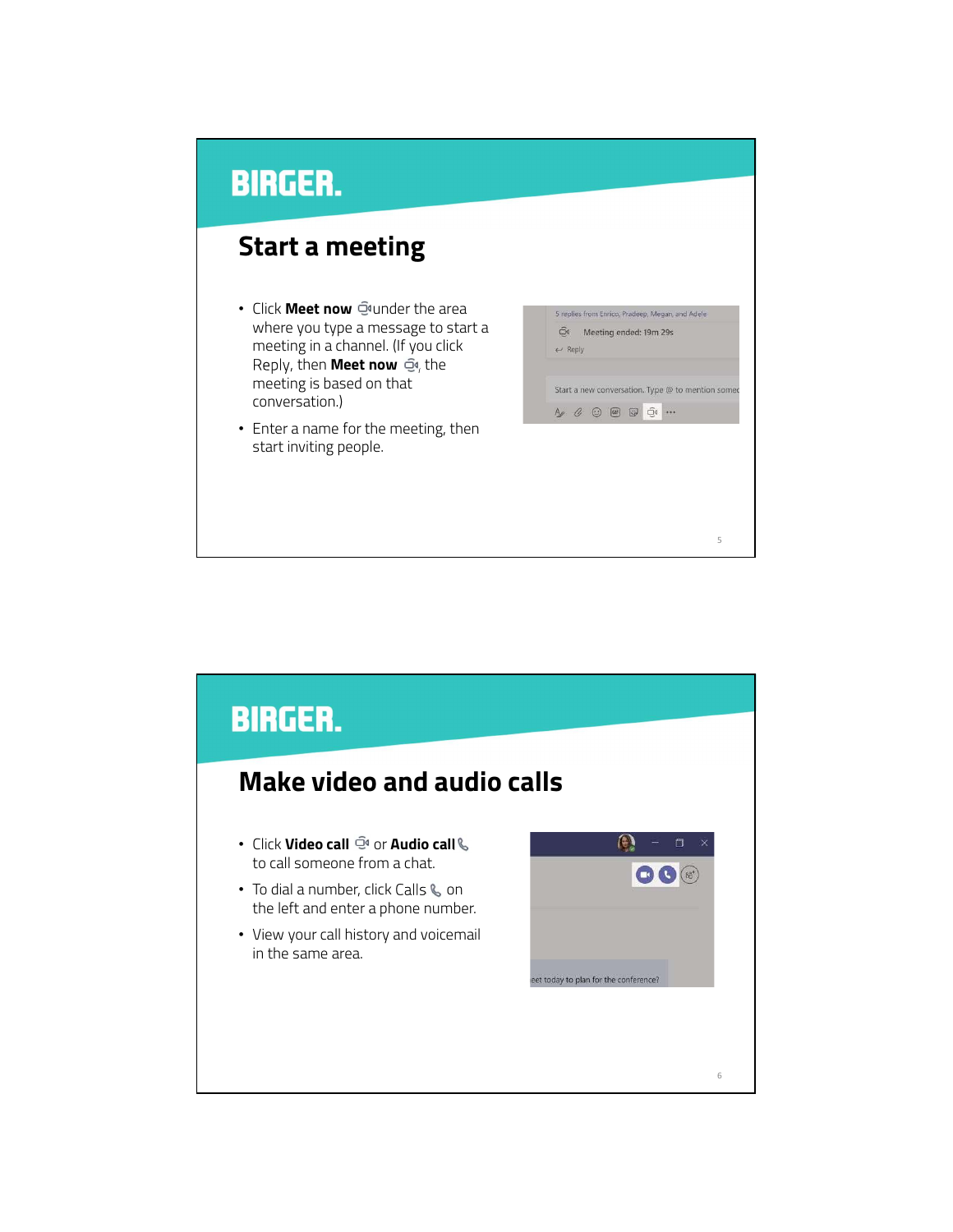#### Reply to a conversation

- Channel conversations are organised by date and then threaded.
- Find the thread you want to reply to, then click Reply.
- Add your thoughts and click Send  $\triangleright$



7

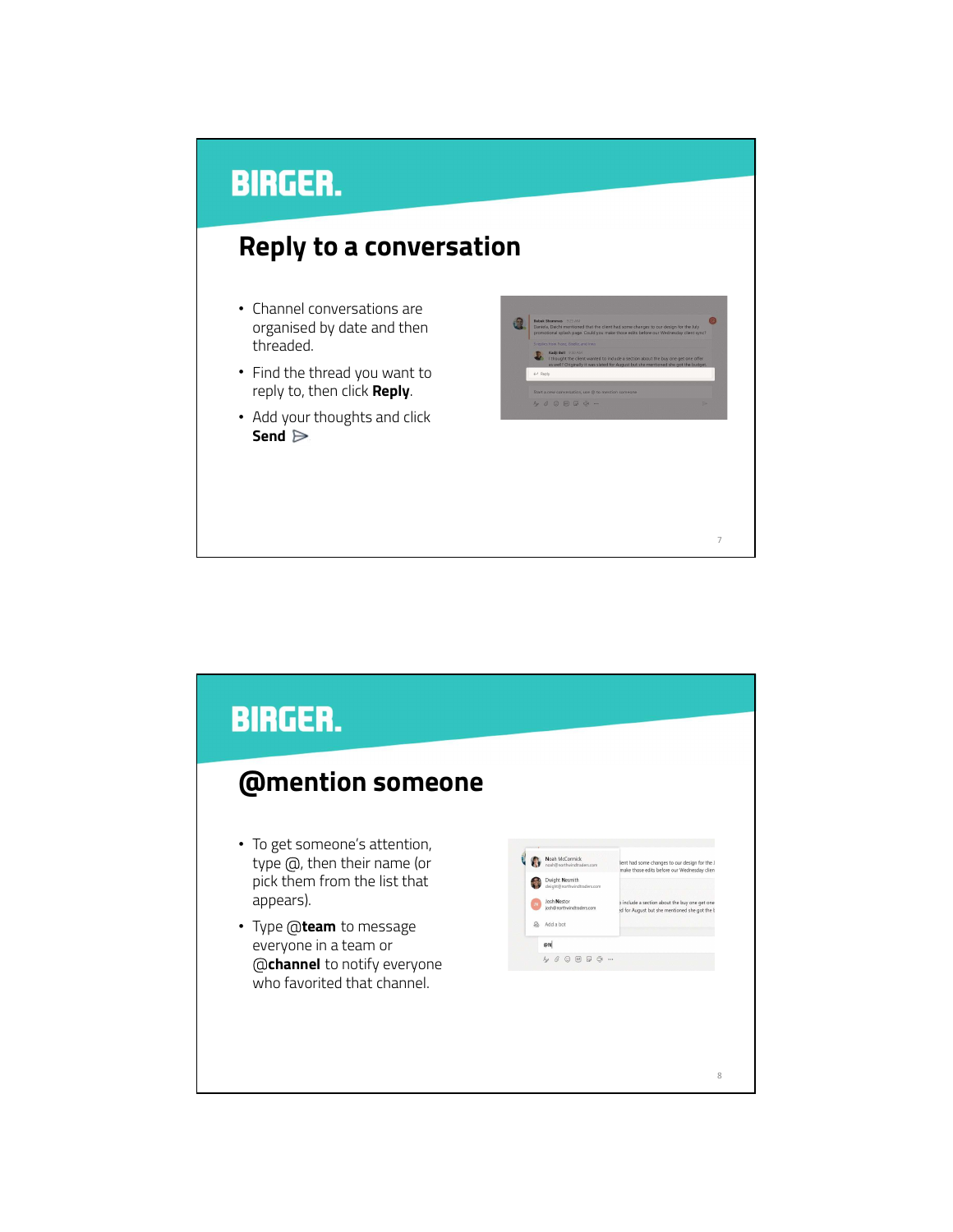# **BIRGER.** Add an emoji, meme, or GIF

- Click Sticker  $\overline{\mathcal{D}}$  under the box where you type your message, then pick a meme or sticker from one of the categories.
- There are also buttons for adding an emoji or GIF.



9

**BIRGER.** Stay on top of things • Click Activity a on the left. Popular Office Drama • The Feed shows you all your  $\frac{\log n}{\log n}$  . Meme notifications and everything **C**<sub>p</sub> Designe  $\frac{1}{20}$  Devs that's happened lately in the S channels you follow. $\mathcal{P}$  $\mathbb{R}$ CREATIVE  $\Box$  Ca  $\begin{array}{cccccccccccccc} \Delta & \triangle & \triangle & \square & \square & \square & \square & \square \end{array}$ 10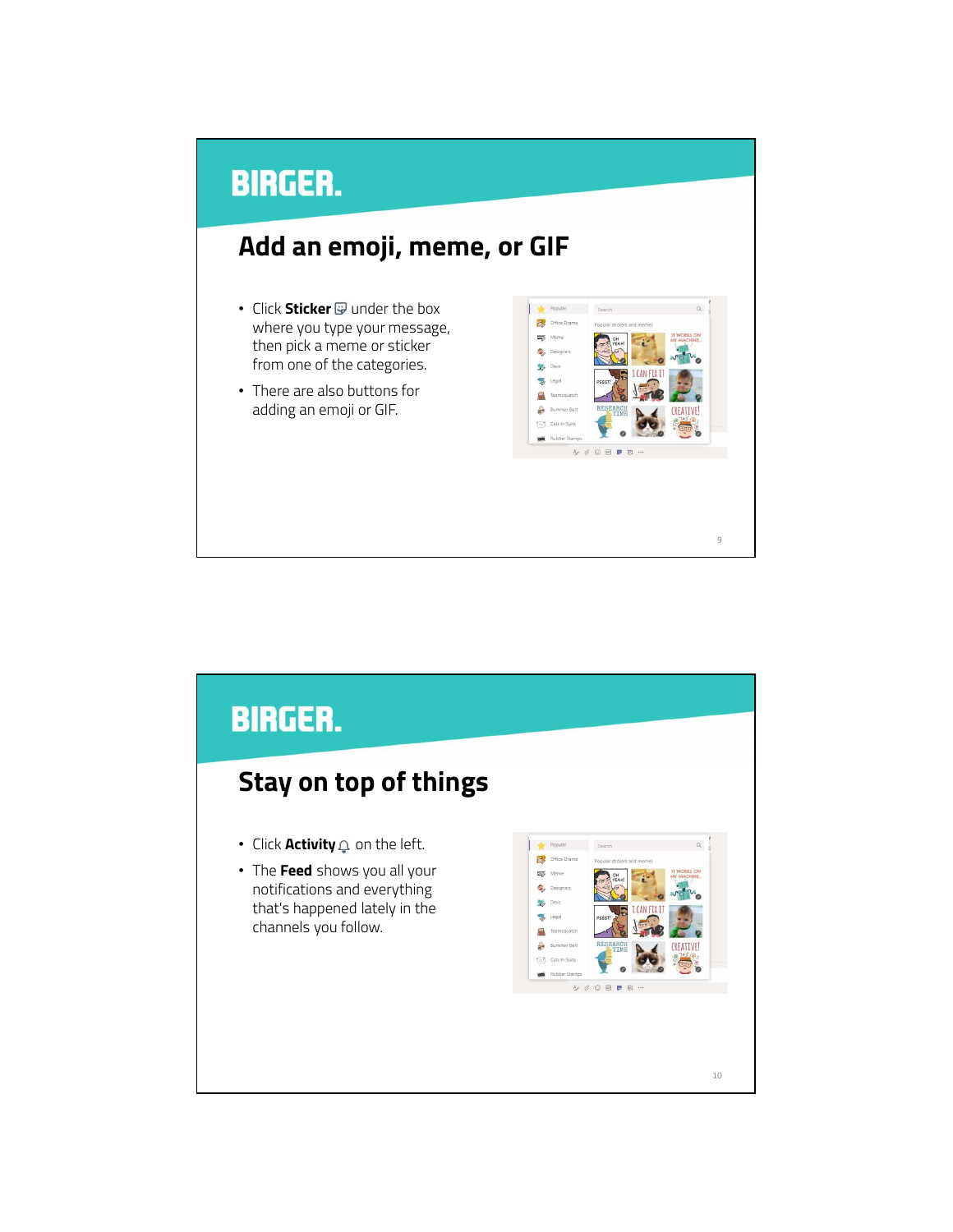#### Add a tab in a channel

- $Click + by the tabs at the top of the channel.$ of the channel, click the app you want, and then follow the prompts.
- Use Search if you don't see the app you want.



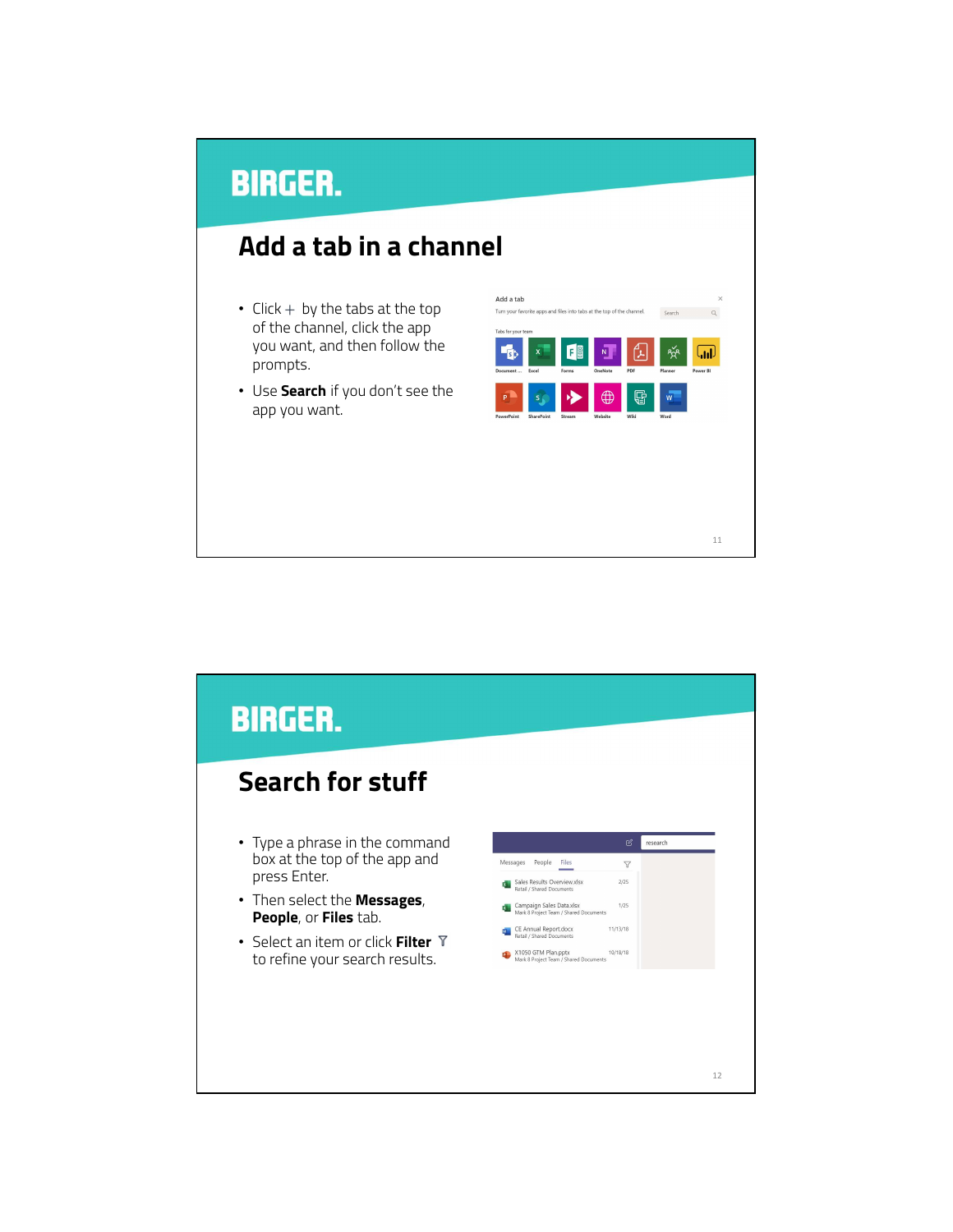#### **BIRGER.** Find your personal apps • Click More added apps…  $\bullet$  $\mathcal{P}^{\times}_{\mathbf{X}^{\mathbf{R}}}$  $N$  $\blacksquare$  $\sum_{\text{Calls}}$ to see your personal apps. Help OneNote Planner Shifts • You can open or uninstall  $\frac{1}{2}$  Files them here.  $Q^{\bullet}$  $\mathbb{G}$ • Add more apps under Apps  $\circledR$  $\ddot{\bullet}$ Wiki Stream Who  $\frac{1}{2}$ More added apps 13